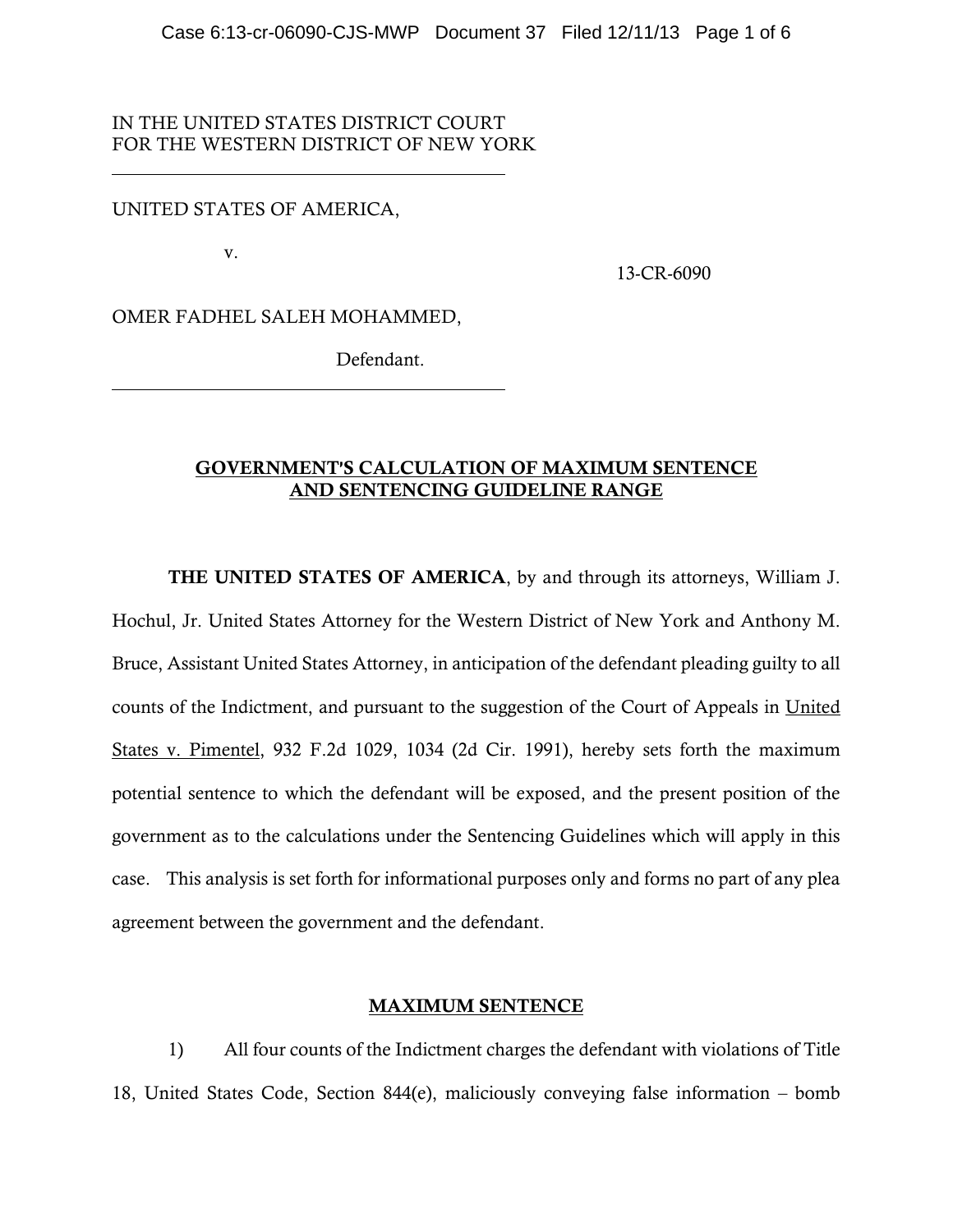#### Case 6:13-cr-06090-CJS-MWP Document 37 Filed 12/11/13 Page 2 of 6

threats – by use of a cellular telephone, the same being an instrument of interstate commerce, for which the maximum possible sentence for each count is a term of imprisonment of 10 years, a fine of \$250,000, or both, a mandatory \$100 special assessment and a term of supervised release of up to three (3) years.

2) The Court must require restitution in an amount yet to be determined as part of the sentence pursuant to Sentencing Guidelines '5E1.1 and Title 18, United States Code, Section 3663A.

#### ELEMENTS OF THE OFFENSE

3) If this case proceeded to trial, the government would be required to prove beyond a reasonable doubt that the defendant (a) willfully (b) made a threat or conveyed false information about an attempt (c) by instrument of commerce, in this case, a cellular telephone (d) to damage or destroy property (e) by means of an explosive." *See United States v. Spruill*, 118 F.3d 221, 224–25 (4th Cir. 1997).

### SENTENCING GUIDELINES CALCULATIONS

4) The government presently believes that the Sentencing Guidelines will apply to this case as follows:

### BASE OFFENSE LEVEL

5) Guidelines  $\S 2A6.1(a)(1)$  applies to the offenses of conviction and provides for a base offense level of 12.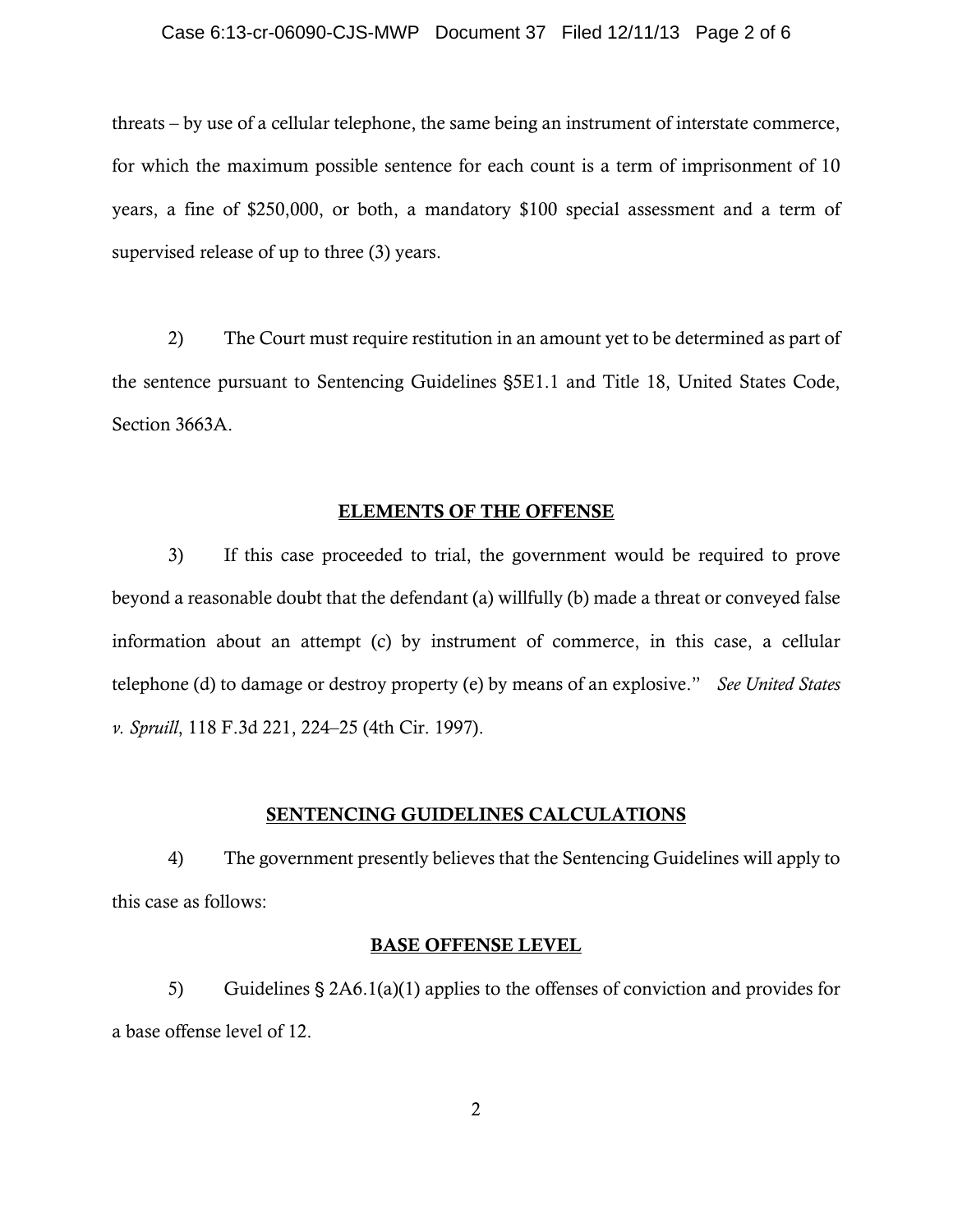## SPECIFIC OFFENSE CHARACTERISTICS USSG CHAPTER 2 ADJUSTMENTS

6) It is the position of the government that the following specific offense characteristics apply:

(a) the two level increase pursuant to Guidelines  $\S 2A6.1(b)(2)$  because the defendant made more than two threats; and

(b) an additional four level increase pursuant to Guidelines ' 2A6.1(b)(4)(A) because the offense resulted in a substantial disruption of public, governmental and business functions.

## ADJUSTED OFFENSE LEVEL

7) Based on the foregoing, the adjusted offense level for the offenses of conviction

is 18.

# ACCEPTANCE OF RESPONSIBILITY

8) Assuming the defendant pleads guilty and allocutes to the satisfaction of the Court in a timely manner, thereby demonstrating acceptance of responsibility for his offense and permitting the government to avoid preparing for trial and permitting the Court to allocate its resources efficiently, a 3 level decrease pursuant to U.S.S.G. § 3E1.1 is warranted.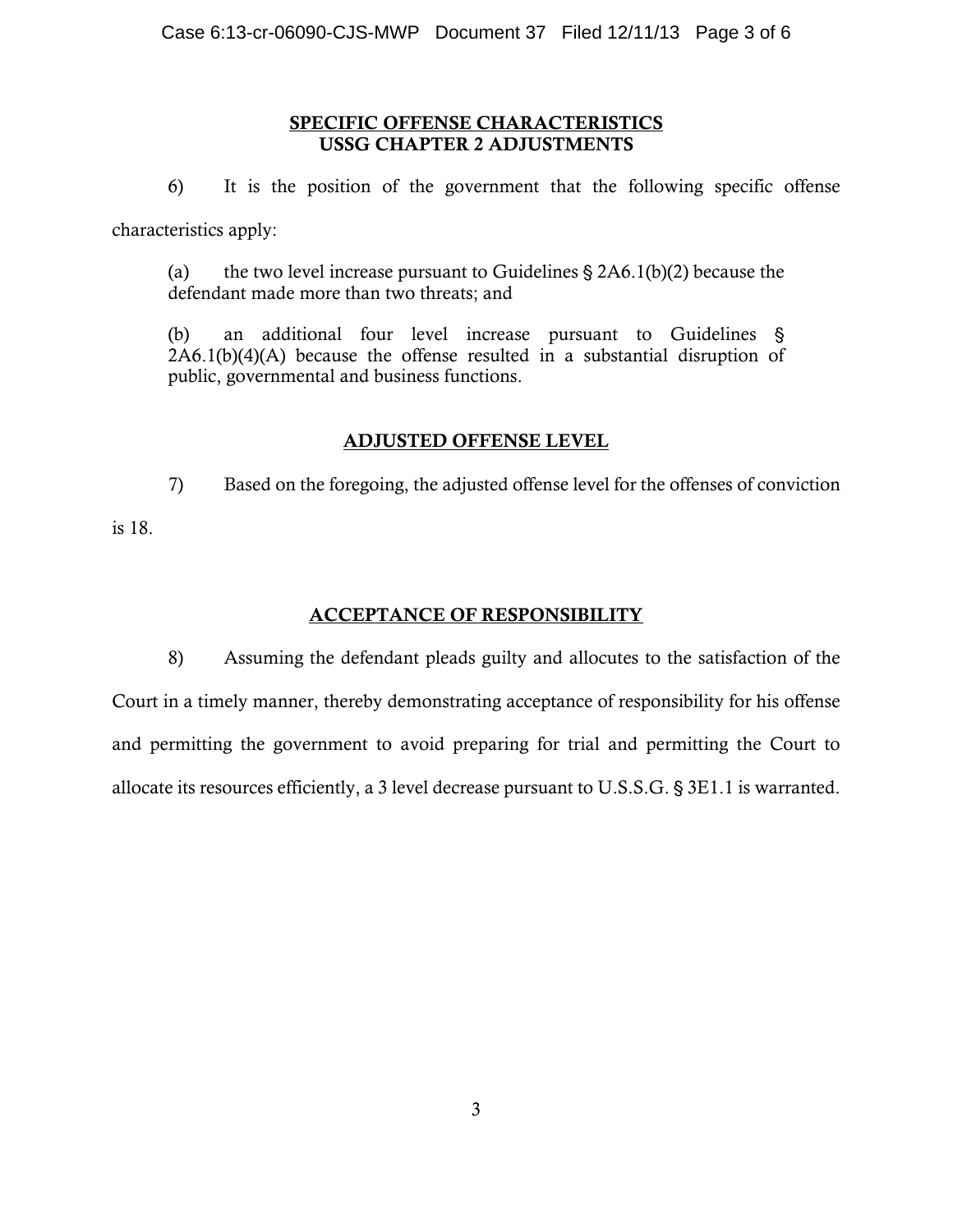## CRIMINAL HISTORY CATEGORY

9) Based upon the information now available to the government, the defendant

has 2 criminal history points, which are calculated as follows:

a. The defendant was convicted of Driving While Intoxicated upon his plea of guilty on May 11, 2010 and was placed on probation. However, on January 12, 2012, his probation was revoked and he was sentenced to four months in prison. That conviction results, pursuant to U.S.S.G.  $\S$  4A1.1(b), in two (2) criminal history points.

In accordance with the above, the defendant's Criminal History Category is II.

## SENTENCING RANGE

10) Based upon the calculations set forth above, with a total offense level of 15 and criminal history category of II, the defendant's sentencing range would be a term of imprisonment of 21 to 27 months, a fine of \$4,000 to \$40,000, and a period of supervised release of 1 to 3 years.

11) The foregoing Sentencing Guidelines calculations are based on facts and information presently known to the government. Nothing in this document limits the right of the government to change its position at any time as to the appropriate Guidelines calculations in this action, and to present to the Court and Probation Department, either orally or in writing, any and all facts and arguments relevant to sentencing and to the defendant's offense level, criminal history category and sentencing range, which are available to the government at the time of sentencing. Nothing in this document limits the ability of the government to bring to the attention of the Court all information deemed relevant to a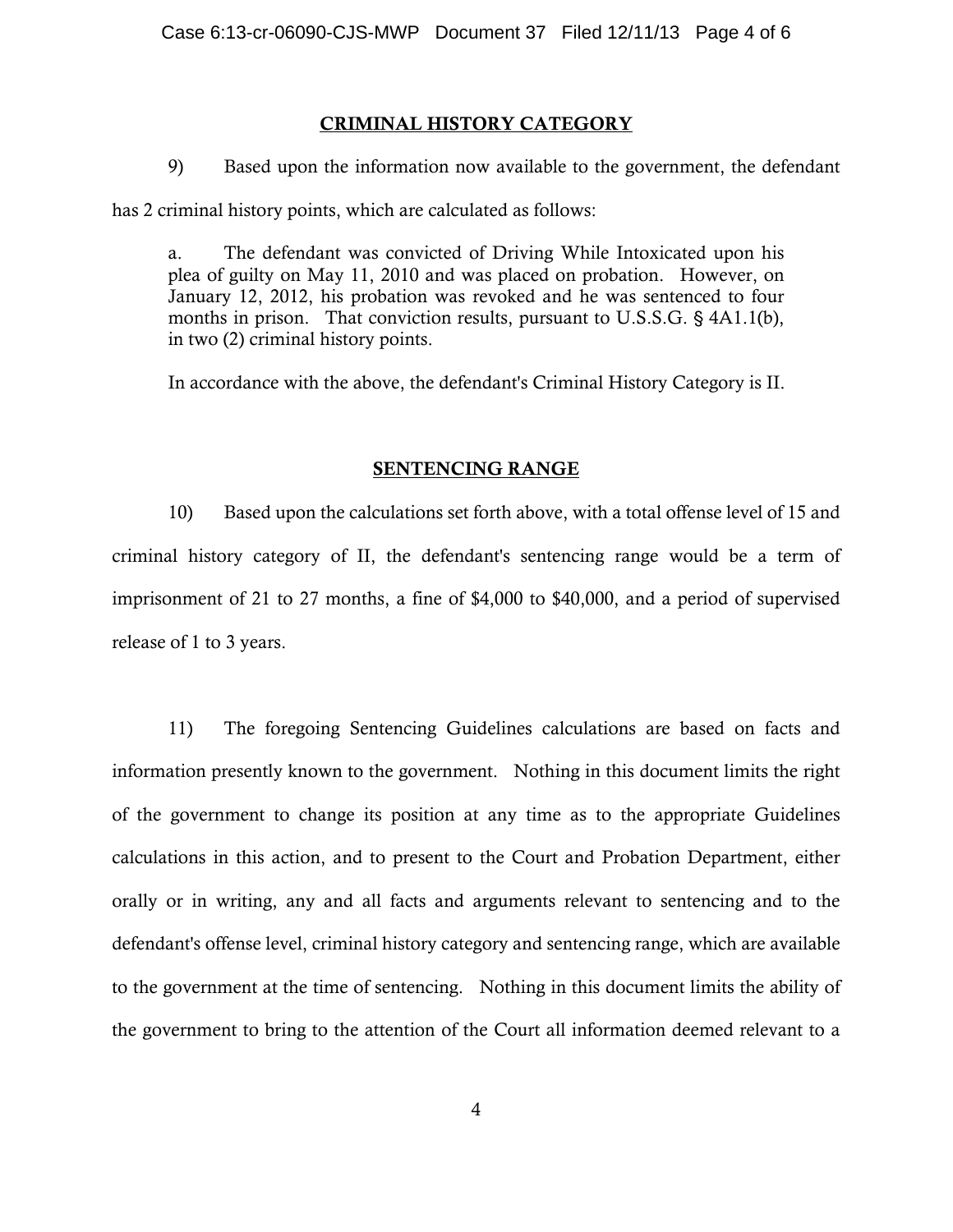#### Case 6:13-cr-06090-CJS-MWP Document 37 Filed 12/11/13 Page 5 of 6

determination of the proper sentence in this action and to recommend a sentence above the Sentencing Guidelines range. Further, this document does not limit the right of the government to take a position on any departure or non-Guidelines sentence which may be suggested by the Court, the Probation Department, or the defendant.

12) This document does not and cannot bind either the Court or the Probation Department either as to questions of fact or as to determination of the correct Guidelines to apply in this case. The sentence to be imposed upon the defendant will be determined solely by the Court. The government cannot and does not make any promise or representation as to what sentence the defendant will receive.

Dated: Buffalo, New York, December 11, 2013.

WILLIAM J. HOCHUL, JR. United States Attorney

BY: s/ANTHONY M. BRUCE Assistant United States Attorney United States Attorney's Office Western District of New York 138 Delaware Avenue Buffalo, New York 14202 716/843-5886 Anthony.M.Bruce@usdoj.gov